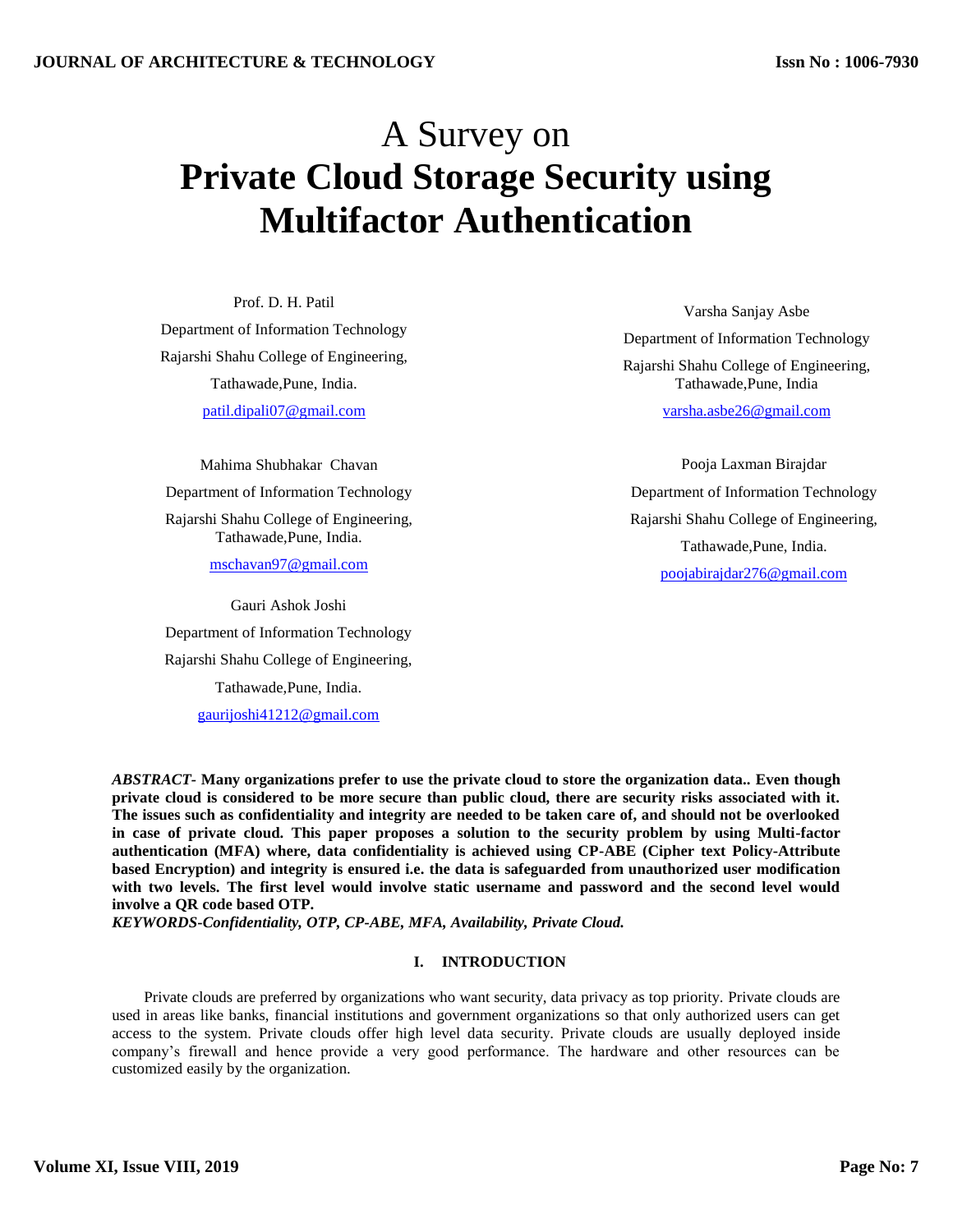### **a. Types of private cloud:**

A. On-premise Cloud-

It is also called as internal cloud, which is hosted in the organization's own offices and data centers. This cloud is managed by the IT department of the organization itself. It is usually preferred by very huge organizations as they have their own qualified staff for cloud management.

B. Hosted private cloud-

This cloud is hosted by third party service providers. The support and management is provided by the third party service providers. It is usually preferred by organizations who don't have their own qualified employees for cloud management. [2]

The content of this paper is as follows: Section II contains a brief survey of the different factors used in Multi factor Authentication different OTPs used. Section III contains the proposed over as solution over the existing ones. Section IV contains a the advantages of the proposed system and Section V contains the limitations. Section VI contains the summarization and future work for the system.

## **II. LITERATURE SURVEY**

In private clouds, many times the security is compromised as there is controlled access. This leads to security issues like data confidentiality and integrity. This can be solved by using CP-ABE for data security.

User authentication can be achieved by using static username and password. But static password is the least secure one (though mostly used), as it can be easily brute forced by malicious users. It can be easily attacked as users many times use same passwords or same patterns of passwords for different systems. Many times users use weak passwords as strong ones are difficult to remember. Even if they use some strong passwords they note it down somewhere which can be easily hacked. To overcome these issues the multi factor authentication was a solution. In multi factor authentication two or more independent user credentials are combined: what the user knows (a password), what the user has (security token) and what the user is(biometric identity).

The most common MFA scenarios are-

1) Swiping a card and entering a PIN.

2) Logging in with a static username and password followed by an additional OTP (one time password) which is forwarded to the user via an email or SMS.

The various authentication factors used are-

Knowledge factors-Information that the user has i.e. IDs, passwords, PINS etc.

Possession factors-anything a user possesses in order to log in with a security token, a one-time password (OTP) token, employee id card or SIM card.

Inherence factors-The biometric authentication such as retina scans, iris, finger prints, face recognization, voice recognization etc.

Location Factors-Users current location is often suggested as a fourth factor for authentication. Users typically carry their smartphones which have a GPS device, enabling reasonable surety confirmation of the login location.

Time Factors-Current time is also sometimes considered as a fourth factor for authentication.[9]

In private cloud, user authentication is achieved by using static username or password or multi factor authentication is used in which user login is done by static username or password and then an OTP is sent to the user via SMS or email.

One time password (OTP) is automatically generated. It consists of numeric or alphanumeric string of characters that authenticates the user for a single bank transaction or a single login session.[11]

It is only valid for a specific amount of time, usually for 30 or 60 seconds. OTP is more secured than static passwords as most of the times the user's password is weak .These OTPs are mostly forwarded via SMS or email by the authentication server. But nowadays this SMS OTPs are not that much secured unfortunately.

There are two reasons for it. Firstly, the security of SMS OTPs relies on the confidentiality of SMS messages that heavily relies on security of the cellular networks. The several attacks against GSM and even 3G networks have shown that confidentiality for SMS messages is not necessarily provided. The second reason is that the criminals have adjusted and created specialized mobile Trojans since they are widely used by service providers.[13]

The alternative for SMS based OTP would be using one-time QR codes. The one time QR codes are more reliable, practical and effective to use. Most of the OTPs are numeric/alphanumeric and of static length(between 6 and 12 characters).If a system generates eight digit numbers as OTPs, the total number of combinations will be  $10^8$ .On the other QR codes are capable of storing a large amount of data in small are in an efficient and faster way. For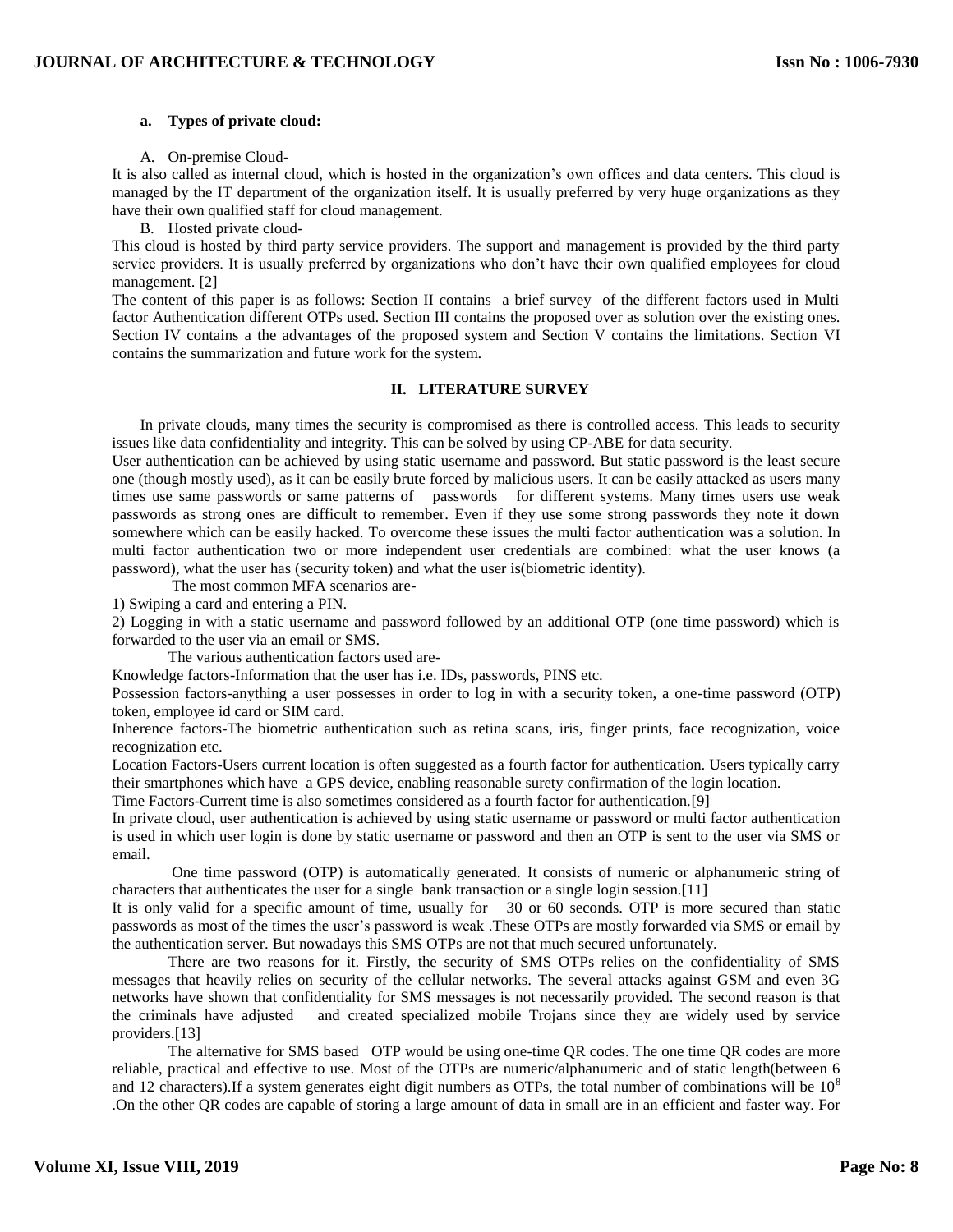example, If we consider the smallest QR code version1 with alphanumeric mode and error correction level as 40H (highest level), the total no. of combinations would be  $44^{10}$ , which is much greater than  $10^8$ . [10]. Hence a random QR code would be a more efficient and reliable option than an random OTP.

Encryption is followed by authentication so that data confidentiality and data integrity can be achieved. In PKI the data is encrypted by using the public key. Franklin and D. Boneh [12] introduced Identity Based Encryption which encrypts and decrypts data on the basis of some user identity. For example, using an email id instead of a random string commonly used in PKI systems.

Attribute based encryption(ABE) was introduced by Sahai and Waters in the year 2005 in which set of attributes are used. Attribute based encryption is of two types[8]-

1) Key Policy Attribute based encryption (KP-ABE) proposed by Goyal

2) Cipher text Policy Attribute based encryption (CP-ABE) proposed by Sahai and Water

In KP-ABE the sender encrypts the data by using a group of attributes. The user is able to decrypt only if he has the access structure. [5]

For example, if the access structure in the user's private key is ( $P^O$ )vS, and the a cipher text is formed by using the attributes  $\{P, R\}$  he will not be able the decrypt the data. But if the data is encrypted using the attributes  $\{P, P\}$ Q} then it could be decrypted by the user with an attribute set {P,Q}.

In CP-ABE the policy defined over a set of attributes carry the encryption process. The user's private key consists of set of attributes and the cipher text is based on the access structure defined over system specific attributes. For example, consider a universe of set of attributes over the entire system {P, Q, R, S}.Consider user A and B. User A gets a key with a set of attributes  $\{P,Q\}$  and B get a key with a set of attributes  $\{S\}$ . The cipher text is encrypted on a policy  $(P^AR)VS$ . Then only user B is able to decrypt the data, while A is not. The benefits of using CP-ABE is it is collusion resistant and hence suitable for a multiuser platform like cloud.

## **III. PROPOSED SYSTEM**

The solution aims at developing a private cloud using and providing secure storage service using MFA (for authentication) and CP-ABE(for data Confidentiality).

The following diagram shows a UML (Use case diagram ) the flow of the proposed system.



**Fig 1. Flow of proposed system**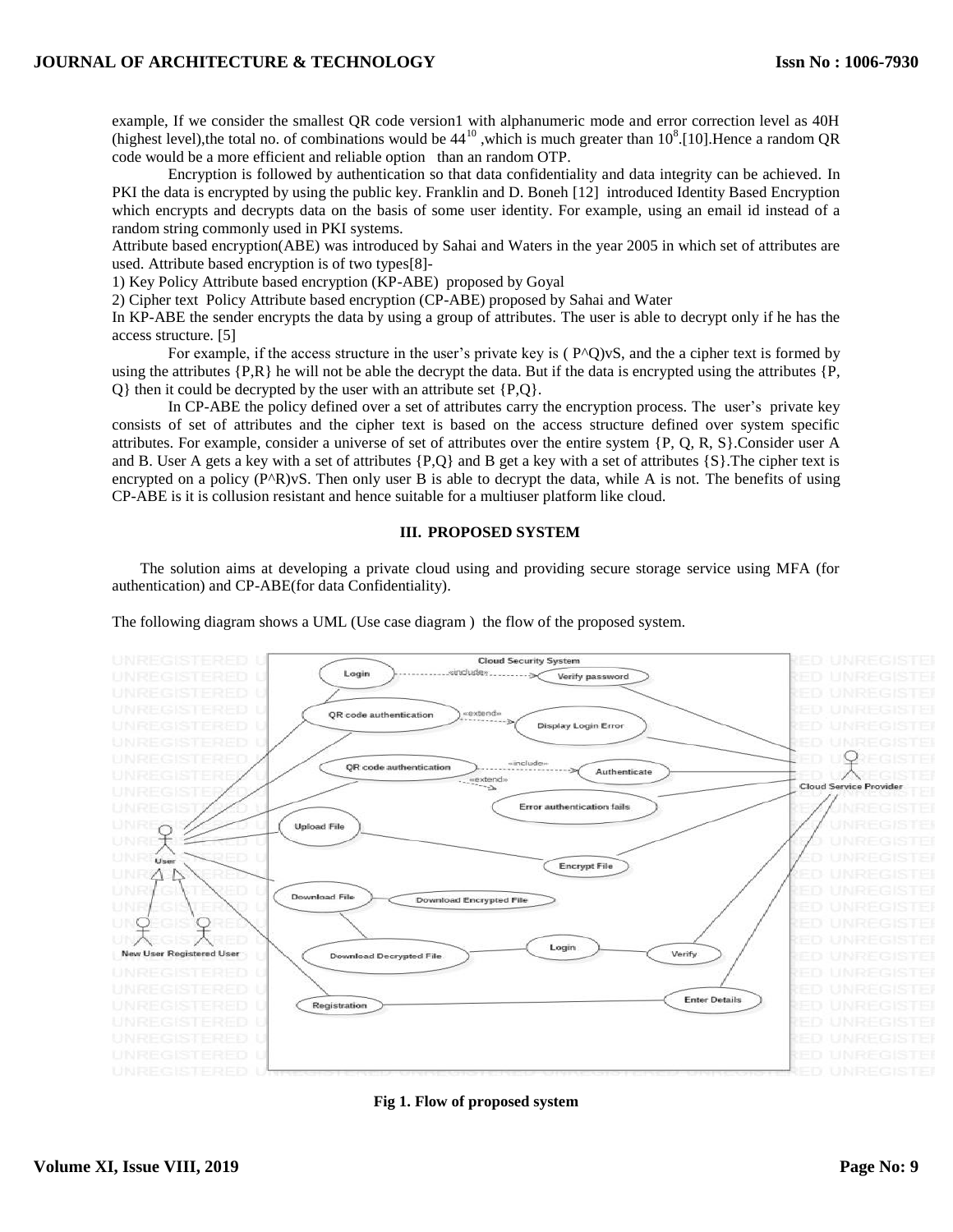The flow of the system would include-Stage-1: Entry level user Authentication

- 1. User authentication is achieved using static username and password.
- 2. Multiple hashing encryption is used for passwords.
- 3. Password protection using multiple encryption is used to ensure that password is not decrypted using reverse engineering**.**

Stage-2: QR based OTP generation for authentication

- 1. OTP is in token(QR Code) form which is provided by Google Authenticator Application.
- 2. QR based OTP makes it more difficult to gain unauthorized access to files.
- 3. The provision of default tokens is also available for genuine users.

Stage-3:Data confidentiality using CP-ABE

#### **a. For uploading a file**

- 1. User provides file as input and cloud services encrypts it using CP-ABE algorithm.
- 2. The encrypted file is stored on cloud.

#### **b. For downloading a file**

1. If the user requests to download encrypted file:Cloud service sends it to the user.

 2. If the user requests to download decrypted file:Attributes are to be filled by the user into the verification page( i.e. user

again has to login),which provides additional layer of security.

## **IV. ADVANTAGES**

- The proposed system suggests using MFA i.e. a username and static password followed by a QR code based OTP.
- The proposed system is much efficient and reliable as QR code OTP can store more information than a SMS based alpha-numeric OTP which consists of entering the OTP manually and a very short range of OTPs can be generated**.**
- Larger OTPs would be hectic to enter manually and hence using QR codes would be much efficient as more information can be used and no manual entering of data is to be done.
- For data confidentially CP-ABE encryption is much more efficient for a cloud as it has multiple users.
- Tokens generated by QR code is the second factor of authentication in the proposed solution. But, for authorized users, there is a provision of backup tokens, for situations where QR code scanning is not possible. This preserves availability for genuine users.
- Automatic resource scaling –Users are provided dedicated resources as per their needs.
- Backup services are provided.
- Files encrypted using CP-ABE technique cannot be viewed in plain-text even by the system administrator. Therefore, administrative interference is null.

## **V. LIMITATIONS**

- Security related weakness of QR codes based OTPs found are attackers can view since they are available over the screen itself, QR codes are also prone to malware attacks.
- It could be a little bit time consuming to login as QR code is to be scanned.
- Mobile device is mandatory for login.